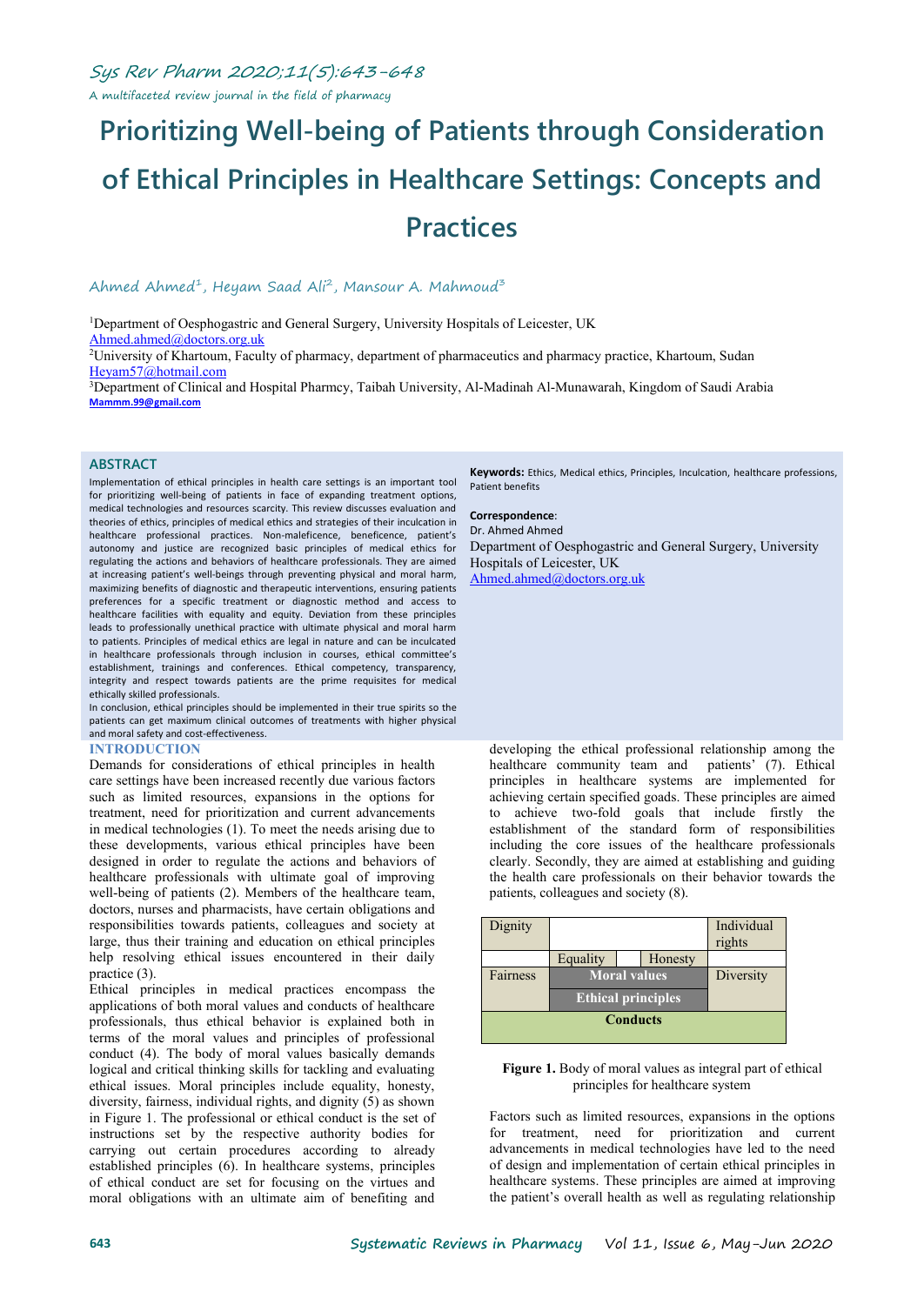between members of the healthcare systems. Moreover, the freedom of patients for choosing treatment and medical procedure among the available choices has limited the legal procedure among the available choices has limited the legal and a spectrum for healthcare professionals. The privacy and respect issues of the patients from diverse cultural and geographical backgrounds most often lead to complications for the health professionals. It is necessary on the part of all members of healthcare professionals to be familiar with ethical principles so complications can be avoided, and the patients can get better clinical outcomes of the suggested treatments or medical procedures. This review has been patients can get better clinical outcomes of the suggested treatments or medical procedures. This review has been undertaken for discussing the current concepts, practices and implementation of ethical principles in healthcare settings.

#### **Origin** and **concepts** of ethics

Ethical principles in healthcare settings are the applications of principles, ethical theories, guidelines and rules in issues arising clinical practices. Thus, it becomes imperative for healthcare professionals to be familiar with basic groundings of ethical theories and principles so they can be able to develop methods for handling the arising issues effectively during their clinical practices ([9](#page-4-8)). The origin of moral ethical principles is dated back to Aristotle (384-322 BCE) where he used the term "ethikos" for explaining the "customs". Aristotle was of the opinion of using ethics with intent of improving the quality of human life. The evolution in ethics occurred as a result of reaction to new events or human actions or inactions [\(10\)](#page-4-9). Various theories have been established for describing ethics in general, but they can be related to the ethical principles for practice in healthcare settings. Among them, the theory of consequentialism is related to the ethical analysis that defines the correctness of actions on the basis of their consequences ([11\)](#page-4-10). Simply, when an action produces good results then is it is ethical and if it produces bad results, then it is said to be unethical. This theory is ambiguous as certain actions produce both god and bad results simultaneously. Moreover, it is difficult to define which effect of the applied action is good and which one is bad. In contrast to consequentiallism, the theory of deontology analyzes the correctness of actions on the basis of fulfilling of the duties performed by individuals [\(12](#page-4-11)).<br>According to this theory, individuals have certain obligations towards others, and if they fulfill their specified obligations, then they are said to be ethical. Theory of virtue ethics focuses the moral qualities of individuals rather than their acts. This approach requires the individuals to have cultivated in them the moral values and trying to cultivate these in others ([13](#page-4-12)). Normative theory of ethics requires the individuals to be moral upright and professionally competent ([9](#page-4-8)).

#### **Ethical principles in healthcare settings**

Most commonly employed ethical principles in healthcare settings were popularized by Beauchamp and Childress in their book "Principles of Biomedical Ethics" [\(14\)](#page-4-13). This approach considers the four basic principles as indicator for the basic values that are equally important and should be followed strictly ([9\)](#page-4-8). Though the framework of these principles is commonly applied to relationship between the patients and physicians, it is believed that this obligation is transferred to healthcare settings through healthcare professionals ([15](#page-4-14)). These principles include non-malfeasance, beneficence, justice and patient autonym (Figure 2) which are discussed in detail in the following section.



**Figure 2:** Schematic presentation of four principles employed in healthcare settings

#### *Non-maleficence*

The principle of non-maleficence in medical ethics is commonly linked to a much-known principle of "First Do No Harm". Thus, non-maleficence is intended for rendering an obligation on the members of healthcare team not to inflict any harm on any individual  $(16)$  $(16)$ . This principle is employed in medical ethics to prevent or minimize harm to patients in many ways as shown in Figure 3. Non-maleficence is one of the key principles in the ethics employed in healthcare settings for clinical practice. Errors in medical practice have been reported to be the third leading cause of deaths in USA ([17\)](#page-4-16). The common errors in medical practice have been debated extensively and have been found to include adverse effects of medications, thromboembolisms and central line infections ([18\)](#page-4-17). The consideration for the principle of non maleficence is also important during the diagnosis of patients. Sharing results of diagnosis with the patients is a delicate process and requires the healthcare professional to be highly prudent in this regard ([19\)](#page-4-18). Harm to the patients in terms of emotional burden as a result of diagnosis results can be minimized via a thorough approach for breaking the results of diagnosis. This can in turn attenuate the negative effects on the quality of life of patients [\(20](#page-4-19)).

Similarly, sharing of insufficient information about the treatment or diagnosis strategies can also cause harm to patients in terms of their emotional burden. Thus they should be given complete information so they can fell more competent in taking a right decision ([21\)](#page-4-20). Harm towards patients can also be minimized or prevented by considering the preferences of patients for a certain treatment or diagnosis options. These preferences are highly determined by personal values, cultural background and religious beliefs of the patients ([22\)](#page-4-21). The physicians are thus required to consider the principle of non-maleficence in such situation for avoiding emotional or religious burden on the part of the patients. Owing to the increasing number of patients, the healthcare systems become more complex, and thus the opportunities for harming patients unintentionally increase. Though, almost all the clinicians are aware of such, still they should be regularly reminded of the occurrence of such medical errors that result in the harming of patients. Administrative and bureaucratic interference can further hamper the nurses and physicians effects for minimizing the harm to patients, thus resulting in sense of powerlessness and moral injury ([23\)](#page-4-22).

Consideration of the principle of non-maleficence becomes very important when it comes to the privacy of the patients.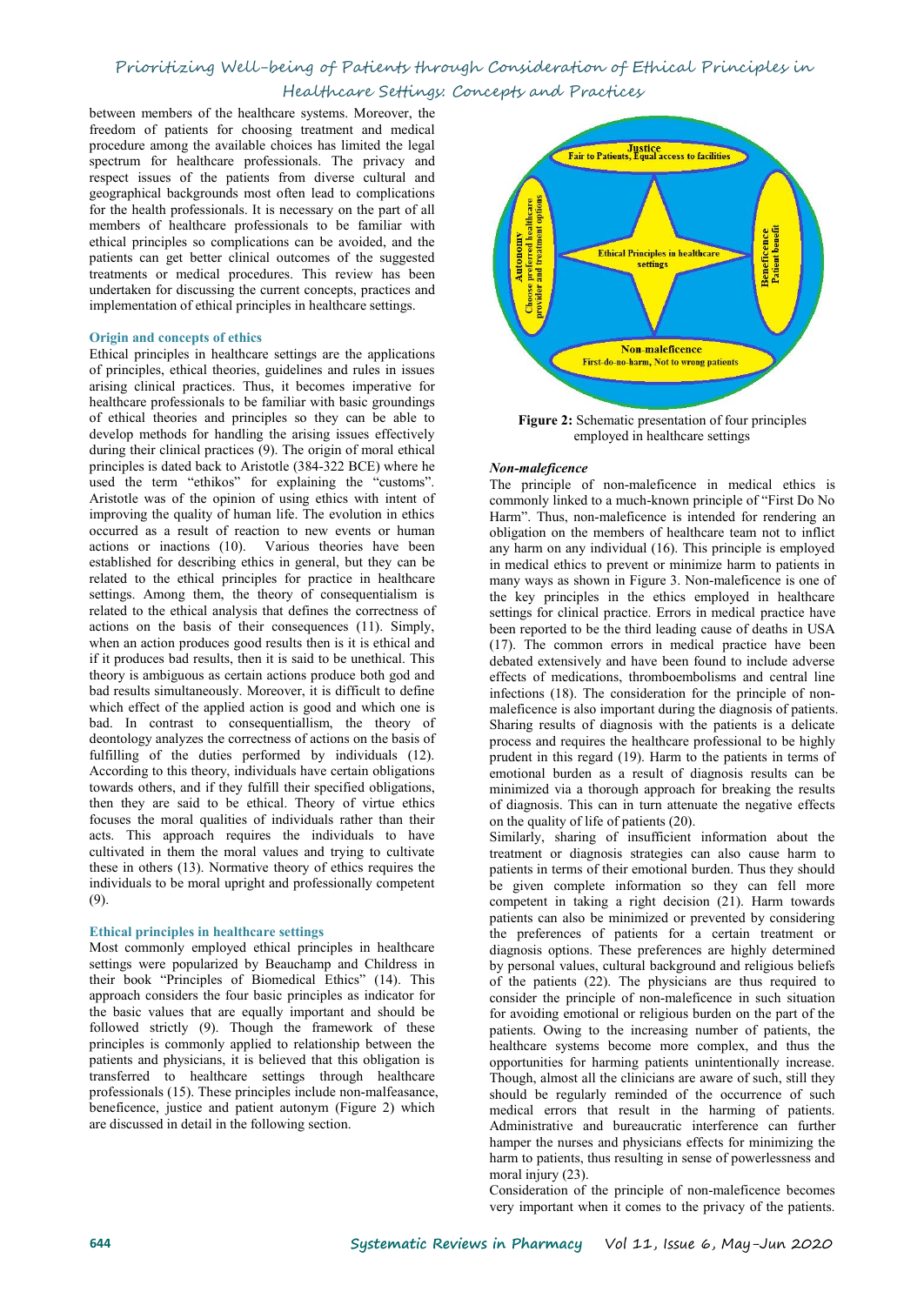Sharing the data of a patient with an individual that is not concerned with it is believed to harm the concerned patient, thus this practice becomes unethical owing to violation of the principle of non-maleficence. This extends the principle of non-maleficence from "First Do No Harm" to the "duty not to wrong patients". The healthcare settings of the present times have multiples partners, thus they should be particularly cautioned about the patients privacy by not sharing their data with irrelevant individuals or partners [\(24](#page-4-23)). The principle of non-maleficence is not limited to preventing or minimizing physical or emotional harms to the patients. The current medical or clinical practices are focusing on the cost-effectiveness of the treatment strategies so the efficient can get maximum clinical efficacy at low costs. Thus, it is imperative on the part of the healthcare members to rationalize the treatment options in terms of their cost effectiveness in order to prevent or minimize the unjustified economic burden on patients ([15\)](#page-4-14).



**Figure 3:** Schematic representation of considerations of the principle of non-maleficence

#### **Beneficence**

The principle of beneficence explains that everything should be directed towards the best interest of the patient. Patients come to the clinical practitioners in order to get maximum improvements in their health, thus this leads to the consideration of the principle of beneficence. Beneficence focuses on benefitting patients' comfort, health, potential and welfare such as encouraging patient for vaccination and quitting smoking [\(25](#page-4-24)). The principle makes the members of healthcare teams for contributing to the patient's welfare through therapeutic interventions that directly confer benefit to the patients. However, benefits to the patients can also be given in other ways except therapeutic interventions. The culture, beliefs and values can be modified for achieving benefits of the intended therapies. For instance, certain patients may show their disapproval towards the physician's preferred therapy due to their misconception about the physician's preferred therapy. The physicians can handle this situation while handling patients with capacity of understanding the reasons of physician's preference for a certain therapy. However, benefits to the patients having no such capacity are not considered under the principle of beneficence, rather they are considered under an overarching concept of best interests. This situation is mostly concerned with incapacitated patient including minors and neonates where other responsible individuals decide on their behalf in their best interests ([16,](#page-4-15) [26](#page-4-25)). The understanding of best interests becomes highly difficult when clinical outcomes of therapies and preferences or values expressed by the responsible individuals on behalf of the incapacitated patients. It is especially difficult in case the patients are minor or neonate as they are incapable of expressing their preferences values and wishes. In such case, the beliefs, values and culture of the family in which the neonates born or grow should be considered [\(27-30](#page-4-26)).

Compromise on the principle of beneficence in healthcare settings results in various conflicts which in turn lead to moral injuries in patients. Beneficence is said to be violated when the treatment cost exceeds the financial limits of a patient. There should be proper consideration of pharmaceutical pricing so to avoid this moral compromise or unethical practice in other words. Apart from the financial burden, the negative impact due to moral injuries can be highly devastating for the health of patients. In case physicians need replacement of some old medications with newer but costly ones, they must consider the cost effectiveness as their top priority. Violation of the beneficence principle may occur when the patients become unable to purchase the new costly medicines due to their limited financial resources [\(23](#page-4-22), [31\)](#page-4-27). In conclusion, the principle of beneficence obligates the members of the healthcare teams for the benefits of the patients through prescription of rational and cost-effective therapies with preferences of the patients will intact.

### **Patient's Autonomy**

The principle of respecting autonomy describes that individuals having capacity are free to make their own decisions while the providers have a moral obligation of respecting their right of making their own decisions. The autonomy of the patients often becomes vulnerable in the course of clinician-patient relationships. Thus, the principle of patient's autonomy is always placed at the forefront of ethical concerns in healthcare settings ([32,](#page-4-28) [33](#page-4-29)). In a more realistic approach, autonomy of the patients relates to their rational capacity for making their own decision freely [\(16\)](#page-4-15). Every individual patient has the right for expressing her/ his preferences about therapies. Moreover, they are free to accept or reject any therapy or diagnosis suggested by their physicians. To employ the principle of autonomy, members of the healthcare teams are ethically required to respect the choices of the patients for medical interventions [\(26](#page-4-25)). The principle of autonomy permits the patient to be active in their daily routine through expressing concerns, participation in decision making process, asking questions, addressing anxieties and fears, expressing values, wishes, values, hopes and desires [\(34](#page-4-30)).

The main limitation of the principle of autonomy is the treatment of neonate as they are vulnerable and are not able to express their preferences. However, this can be addressed through taking their parents as their guarantors. In this case, the parents are supported by the best knowledge of clinicians concerned with the treatment of the neonates. It is including in the ethics of the concerned clinicians to prudently inform the parents and act professionally while considering all other medical ethics of justice, beneficence and non-maleficence. The real needs of the neonates for effective diagnosis and treatment can be only known when there is a sincere and strong dialogue between the parents and clinicians [\(26](#page-4-25)). Moreover, there are some patients having possible minor cognitive deficits that leave them incompetent of making wise decisions or participate actively in the decision making process [\(35](#page-4-31)). Thus, it becomes a challenging task for the clinicians to obtain the patient's autonomy in a more productive manner due to lack of means for direct communications. Assisted communication becomes important for individuals facing difficulties in conveying their wishes or preferences ([36,](#page-4-32) [37](#page-4-33)).

#### **Justice**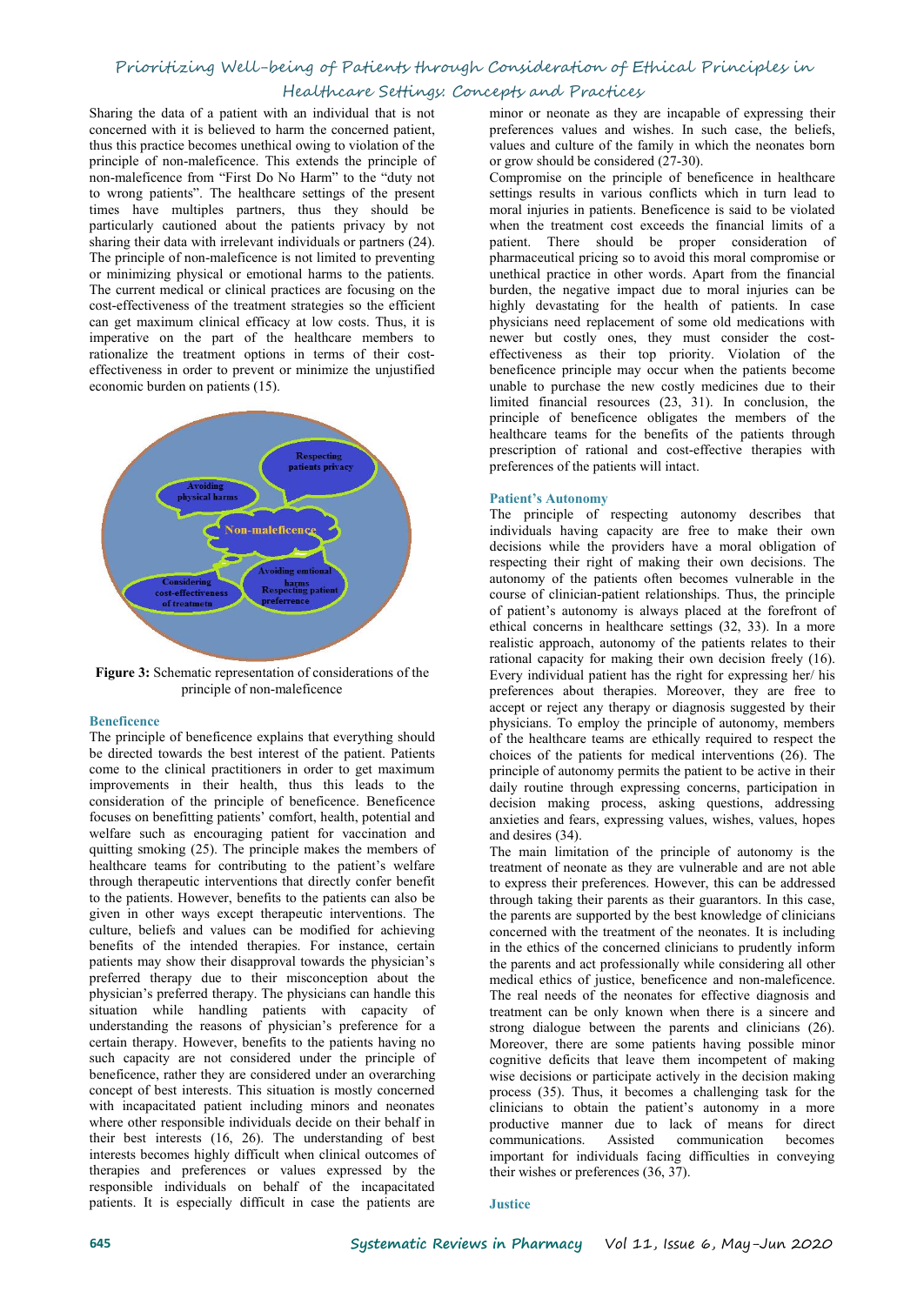## Prioritizing Well-being of Patients through Consideration of Ethical Principles in

## Healthcare Settings: Concepts and Practices

The principle of justice in medical ethics is primarily related to distribution of healthcare facilities in fair and equitable manner. To employ the principle of justice in medical ethics according to its true spirit, it requires rationing and prioritization of the competing claims [\(16](#page-4-15)). The principle of justice can be divided into different sub-categories such as distributive justice i.e. fair distribution of scarce resources, rights-based justice i.e. respects for people's rights and legal justice i.e. respect for laws. Wise distribution of resources and granting health facilities with equality and equity is always a challenging task for healthcare professionals. Though almost every constitution of the world claims the right of treatment with equality and equity, however, the actual practice is different what is claimed. Various factors such as place, age, ethical background, social status, sexual and cultural preferences, legal capacity and disability, insurance cover and hospital budgets affect the principle of justice in medical ethics. The principle of justice has been included in the medical ethics in order to regulate the above mentioned aspects and to avoid any form of discrimination and [\(26](#page-4-25)). Violation of the principle of justice in medical practice not only results in physical harm to the patients, but also causes a moral harm. Moral injury takes place in patients when the ideals of equal access to health facilities conflict with the better reality of medical care based on discrimination, especially along socioeconomic lines ([23\)](#page-4-22).

#### **Inculcating ethical principles in healthcare professionals**

Inculcating ethical principles in healthcare professionals should be based on education. Subjects containing components of ethical principles should be included in curriculum of medicine, pharmacy and nursing education. Education of ethical principles during study course will assist the healthcare professionals to understand the core principles regarding pharmaceutical and medical ethics. It will also assist them in gaining insights regarding the best ways to deal with the patients and the public ([38](#page-4-34)). Moreover, inculcation of ethical principles in healthcare professions can also be efficiently achieved through establishment of ethical committees, ethical rounds as well as organizing conferences on the subject matter. Furthermore, The ethical principles can also be inculcated in the curriculum of medically based academic institutions, and through innovative web-based learning programs [\(39](#page-4-35), [40\)](#page-4-36). Being an inherently moral profession, healthcare professionals are required to be morally strong. They are more often confronted by diverse moral issues during their practice in clinic. In recent times, various moral deliberation methods have been designed and developed for supporting the healthcare professionals in situations of moral issues. Such methods have been found effective in inculcating the ability of resolving the moral issues in amore dialogical, reflective and constructive manner ([41-43\)](#page-5-0).

#### **Ethical principles are intrinsically legal**

The ethical principles are set for ensuring the minimum standards for medical practice; thus, they inherit a legal status for implementing the required standards. The moral and legal actions of the members of healthcare team are ensured through these principles which involve the patient and the healthcare system. Moreover, the legality of these principles ensures the involvement of other health professionals such as pharmacist for playing their important role in healthcare settings. The ethical principles of healthcare systems provide the patients as well members of healthcare team for exercising their legal action if needed ([44\)](#page-5-1). Basically, they are regarded as tools of authentication of the profession [\(45](#page-5-2)). In other words, they are documented set of rules delivered by an association to its members and

organizations to assist them to perform their activities in conformity with its main principles and ethical standards ([46\)](#page-5-3).

#### **Ethical Competency: A prime requisite for addressing ethical issues**

Ethical competency which is also known as moral competency is considered one of the important components required on the part of the healthcare professionals [\(47](#page-5-4)). It consists of the attitudes, knowledge and skills required for addressing the ethical issues [\(48](#page-5-5)). Another consideration defies it as the ability of a moral agent to identify ethical dimensions and value conflicts, ability of choosing one value over another employing logical reasoning as well as the ability of acting according to the decided lines of action [\(49](#page-5-6)). Moreover, ethical competency is the sum of personal characteristics, capabilities of taking actions according to the judgments based on the rules and principles and familiarity with ethical guidelines and laws [\(50\)](#page-5-7). Though there is a little bit difference in terminologies and definitions used for ethical competency, it is an important factor for enabling the healthcare professionals to make professionally wise and value‐based decisions for implementing sustainable patients care based on ethical principles ([51\)](#page-5-8). Furthermore, it prevents the healthcare professionals from making ethically obscure actions that results in the mistreatment of patients ([52,](#page-5-9) [53](#page-5-10)).

Respect and integrity are also closely associated with legal competency. Respect is the process of evaluating or treating other persons in a particular way. It also involves an appreciation for the individuals and consideration regarding the concerned individuals. Therefore, healthcare workers should believe that all people around them have equal rights and respect and dignity which are the key factors in their communication and interaction practices [\(54](#page-5-11)). The term integrity is strongly associated with honesty and transparency of the individual during his/her service period. It is based on a positive moral code which should not be violated and adulterated. In addition, integrity also ensures stability of the moral behavior even though the system changes ([55\)](#page-5-12).

#### **Conclusion**

There has rapid expansion in the availability of multiple treatment options due to introduction of newer technologies. Moreover, the available resources are becoming scarce owing to increasing population and epidemic diseases. Ethical principles in medical practices are intended to shape the moral values and professional conduct of the members of healthcare teams in order to prioritize the well-being of patients seeking medical or diagnostic interventions in healthcare settings. These principles aim at preventing physical and moral harm to patients, maximizing benefits of diagnostic and therapeutic interventions, ensuring patients preferences for a specific treatment or diagnostic method and access of patients to healthcare facilities with equality and equity. Principles of medical ethics should be inculcated in healthcare professionals through their inclusion in courses, establishment ethical committees, trainings and conferences. To achieve maximum therapeutic effects for the patients with higher safety levels and at low cost, ethical principles should be implemented according to their true spirits in healthcare settings.

#### **Acknowledgement**

All the authors acknowledge for providing facility to complete this review.

#### **Conflict of interests**

All the authors declare no conflict of interests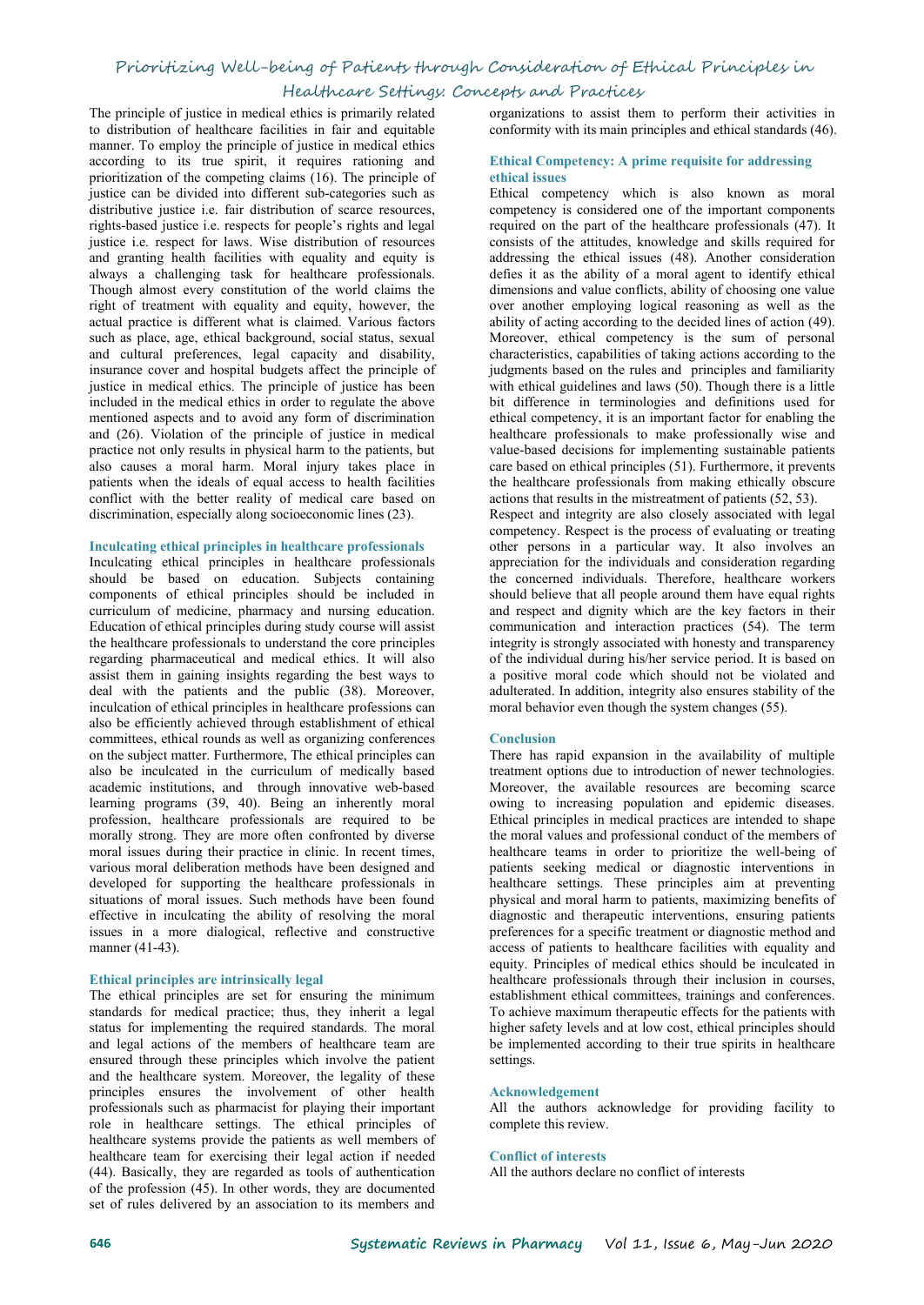### **REFERNCES**

<span id="page-4-0"></span>1. Koskenvuori J, Stolt M, Suhonen R, Leino‐Kilpi H. Healthcare professionals' ethical competence: A scoping review. Nursing open. 2019;6(1):5-17.

<span id="page-4-1"></span>2. Dahnke MD. Utilizing codes of ethics in health professions education. Advances in Health Sciences Education. 2014;19(4):611-23.

<span id="page-4-2"></span>3. Rees J, King L, Schmitz K. Nurses' perceptions of contributed issues in the care of older people. Nursing Ethics. 26. 2009;16(4):436-52.

<span id="page-4-3"></span>4. Yeom H-A, Ahn S-H, Kim S-J. Effects of ethics education on moral sensitivity of nursing students. Nursing ethics. 2017;24(6):644-52.

<span id="page-4-4"></span>5. Westrick SJ. Nursing students' use of electronic and social media: Law, ethics, and e-professionalism. Nursing Education Perspectives. 2016;37(1):16-22.

<span id="page-4-5"></span>6. Moyo M, Goodyear-Smith FA, Weller J, Robb G, Shulruf B. Healthcare practitioners' personal and professional values. Advances in Health Sciences Education. 2016;21(2):257-86.

<span id="page-4-6"></span>Morrice AA. 'Honour and Interests': Medical Can<br>d the British Medical Association Historical and 29 Ethics and the British Medical Association. Historical and Philosophical Perspectives on Biomedical Ethics: from paternalism to autonomy?: Routledge; 2017. p. 11-35.

<span id="page-4-7"></span>8. Giubilini A, Milnes S, Savulescu J. The medical ethics curriculum in medical schools: present and future. J Clin Ethics. 2016;27(5):129-45.

<span id="page-4-8"></span>9. Taylor RM. Ethical principles and concepts in medicine. Handbook of clinical neurology. 118: Elsevier; 2013. p. 1-9.

<span id="page-4-9"></span>10. Young M, Wagner A. Medical Ethics. StatPearls [Internet]: StatPearls Publishing; 2019.

<span id="page-4-10"></span>11. Brook A, Zalta EN. The Stanford Encyclopedia of Philosophy,(Winter 2011 Edition).

<span id="page-4-11"></span>12. Moore M, ALEXANDER L. Deontological ethics. Edward N Zalta Stanford Encyclopedia of Philosophy (en inglés)(Fall 2008 Edition). 2007.<br>13. Kronz F, Lupher T. Tl

<span id="page-4-12"></span>Kronz F, Lupher T. The Stanford Encyclopedia of Philosophy (Summer 2012 Edition).

<span id="page-4-13"></span>14. Beauchamp TL, Childress JF. Principles of biomedical ethics: Oxford University Press, USA; 2001.

<span id="page-4-14"></span>15. Raus K, Mortier E, Eeckloo K. The patient perspective in health care networks. BMC medical ethics. 2018;19(1):52.

<span id="page-4-15"></span>16. Beauchamp T, Childress J. Part II: moral principles. Principles of Biomedical Ethics. 2009:99-288.

<span id="page-4-16"></span>17. Makary MA, Daniel M. Medical error—the third leading cause of death in the US. Bmj. 2016;353:i2139.

<span id="page-4-17"></span>18. Nabhan M, Elraiyah T, Brown DR, Dilling J, LeBlanc A, Montori VM, et al. What is preventable harm in 36. Lulé D, Häcker S, Ludolph A, Birbaumer N, healthcare? A systematic review of definitions. BMC health services research. 2012;12(1):128.

<span id="page-4-18"></span>19. Matuz T, Birbaumer N, Hautzinger M, Kübler A. Coping with amyotrophic lateral sclerosis: an integrative view. Journal of Neurology, Neurosurgery & Psychiatry. 2010;81(8):893-8.

<span id="page-4-19"></span>20. Creemers H, de Morée S, Veldink JH, Nollet F, van den Berg LH, Beelen A. Factors related to caregiver strain in ALS: a longitudinal study. J Neurol Neurosurg Psychiatry. 2016;87(7):775-81.

<span id="page-4-20"></span>21. Oliver DJ, Turner MR. Some difficult decisions in ALS/MND. Amyotrophic Lateral Sclerosis. 2010;11(4):339- 43.

<span id="page-4-21"></span>22. Andersen PM, Kuzma-Kozakiewicz M, Keller J, Aho-Oezhan HE, Ciecwierska K, Szejko N, et al. Therapeutic decisions in ALS patients: cross-cultural differences and clinical implications. Journal of neurology. 2018;265(7):1600-6.

<span id="page-4-22"></span>23. Heston TF, Pahang JA. Moral injury and the four pillars ofbioethics. F1000Research. 2019;8(1193):1193.

<span id="page-4-23"></span>Angst CM. Protect my privacy or support the common-good? Ethical questions about electronic health information exchanges. Journal of Business Ethics. 2009;90(2):169-78.

<span id="page-4-24"></span>Patel K, Ali M, Kostrzewski A. Fostering professionalism in students on undergraduate pharmacy courses. Prevention. 2019;10:00.

<span id="page-4-25"></span>Di Nardo M, Dalle Ore A, Testa G, Annich GM, Piervincenzi E, Zampini G, et al. Principlism and Personalism. Comparing two ethical models applied clinically in neonates undergoing Extracorporeal Membrane Oxygenation support. Frontiers in pediatrics. 2019;7:312.

<span id="page-4-26"></span>Kirsch R, Munson D, editors. Ethical and end of life considerations for neonates requiring ECMO support. Seminars in perinatology; 2018: Elsevier.

Kirsch RE, Balit CR, Carnevale FA, Latour JM, Larcher V. Ethical, Cultural, Social, and Individual Considerations Prior to Transition to Limitation or Withdrawal of Life-Sustaining Therapies. Pediatric Critical Care Medicine. 2018;19(8S):S10-S8.

Kirsch RE, Coronado J, Roeleveld PP, Tweddell J, Mott AM, Roth SJ. The burdens of offering: Ethical and practical considerations. World Journal for Pediatric and Congenital Heart Surgery. 2017;8(6):715-20.

30. Williams SB, Dahnke MD. Clarification and mitigation of ethical problems surrounding withdrawal of extracorporeal membrane oxygenation. Critical care nurse. 2016;36(5):56-65.

<span id="page-4-27"></span>31. Gupta K, Trocio J, Keshishian A, Zhang Q, Dina O, Mardekian J, et al. Real-world comparative effectiveness, safety, and health care costs of oral anticoagulants in nonvalvular atrial fibrillation patients in the US Department of Defense Population. Journal of managed care & specialty pharmacy. 2018;24(11):1116-27.

<span id="page-4-28"></span>Entwistle VA, Carter SM, Cribb A, McCaffery K. Supporting patient autonomy: the importance of clinician patient relationships. Journal of general internal medicine. 2010;25(7):741-5.

<span id="page-4-29"></span>Stammers T. The evolution of autonomy. The new bioethics. 2015;21(2):155-63.

<span id="page-4-30"></span>Lulé D, Kübler A, Ludolph A. Ethical principles in patient-centered medical care to support quality of life in amyotrophic lateral sclerosis. Frontiers in Neurology. 2019;10:259.

<span id="page-4-31"></span>35. Böhm S, Aho-Özhan HE, Keller J, Dorst J, Uttner I, Ludolph AC, et al. Medical decisions are independent of cognitive impairment in amyotrophic lateral sclerosis. Neurology. 2016;87(16):1737-8.

<span id="page-4-32"></span>Kübler A. Depression and quality of life in patients with amyotrophic lateral sclerosis. Deutsches Ärzteblatt International. 2008;105(23):397.

<span id="page-4-33"></span>Lulé D, Ehlich B, Lang D, Sorg S, Heimrath J, Kübler A, et al. Quality of life in fatal disease: the flawed judgement of the social environment. Journal of neurology. 2013;260(11):2836-43.

<span id="page-4-34"></span>Matheson A. The ICMJE Recommendations and pharmaceutical marketing–strengths, weaknesses and the unsolved problem of attribution in publication ethics. BMC medical ethics. 2016;17(1):20.

<span id="page-4-35"></span>Chao S-Y, Chang Y-C, Yang S, Clark M. Development, implementation, and effects of an integrated web-based teaching model in a nursing ethics course. Nurse education today. 2017;55:31-7.

<span id="page-4-36"></span>40. Molewijk B, Zadelhoff Ev, Lendemeijer B, Widdershoven G, editors. Implementing moral case deliberation in Dutch health care; improving moral